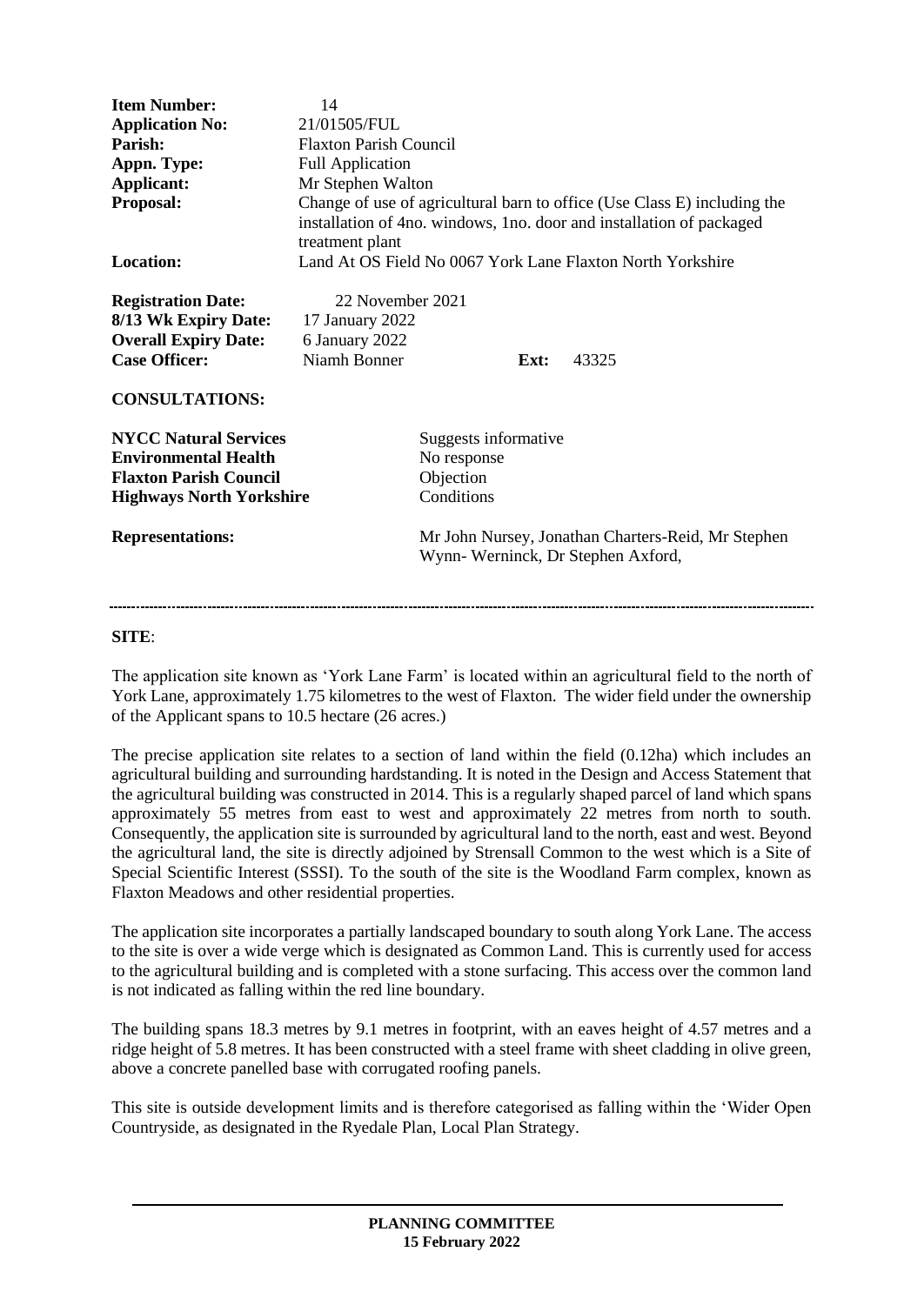#### **PROPOSAL:**

This application seeks permission for the change of use of the existing agricultural barn to office (Use Class E) including the installation of 4no. windows, 1no. door and installation of packaged treatment plant.

The proposed physical works to convert the building would include the installation of a fire exit door within the side northern elevation and 4 window openings at a maximum height of approximately 2.1 metres. These windows would have a horizontal form, spanning approximately 2.4 metres in width x 0.8 metres in height. These would be located on the northern, western and eastern elevations of the building.

The proposed floor plan illustrates an open plan office area, a utility/store room, toilets and an internal parking space, which the retained roller shutter door would provide access to. It is indicated on the plan that the site would be served by an underground package treatment plant and that surface water will continue to be discharged to soakaway.

The Applicant has indicated that they are willing to provide additional information in terms of landscaping, or moving/resizing windows if necessary.

#### **HISTORY:**

The following planning history is considered to be most relevant.

10/00734/FUL: Erection of an agricultural building for storage of farm machinery and produce. Refused. This was refused for the following reason:

*"The proposed agricultural storage building is considered to warrant an unjustified visual intrusion into an area of undeveloped open countryside. The applicants have failed to demonstrate that the proposed isolated location for the building is essential or appropriate and the proposal is, therefore, considered to be contrary to 'saved' Policy AG2 criteria (i) of the adopted Ryedale Local Plan."*

12/00661/FUL: Erection of an agricultural building for storage of farm machinery, farm supplies and produce (revised details to refusal 10/00734/FUL dated 16.03.2012) Appeal submitted against non determination of application and allowed on the 14th June 2013.

This application was brought to Planning Committee and it was noted in the Officer's report *that "this report will form the basis of the Local Planning Authority's statement should Members be minded to agree with officer recommendation."* The following reason for refusal was included within that report.

"*The proposed agricultural storage building is considered to warrant an unjustified visual intrusion into an area of undeveloped open countryside. The applicants have failed to demonstrate that the proposed isolated location for the building is essential or appropriate and the proposal is, therefore, considered to be contrary to 'saved' Policy AG2 criteria (i) of the adopted Ryedale Local Plan."*

21/01305/AGNOT: Erection of an agricultural barn for the storage of hay. Notification allowed.

This application falls under the same ownership and was submitted by the same Applicant as this current proposal. This building was proposed to the north eastern part of the site, adjacent to the boundary with Cross Lane at a distance of approximately 350 metres to the north east of the current application site. This building was justified as being required for hay storage, as the existing building within the site (the subject of this current application) was not of the necessary ventilated construction type and was required for the purposes of agriculture, amongst other supporting reasons. It was noted that this proposed was considered to meet the required scale, positioning and other requirements for a building allowable under the permitted development rights contained under Part 6 of the Town & Country Planning (General Permitted Development) Order 2015. This would not approve any existing or proposed new access although a field access appears to be present at this point.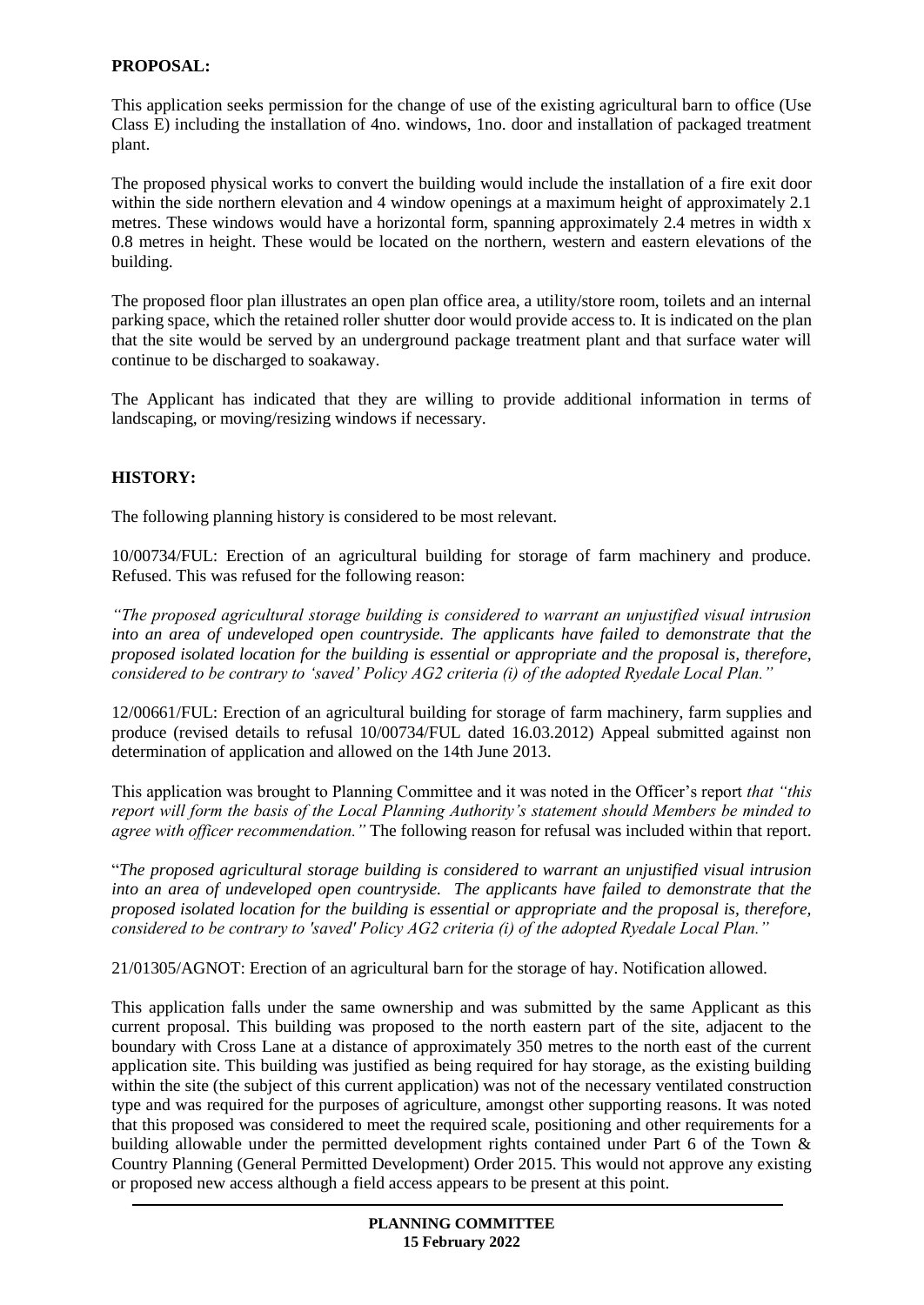However further detail had been sought on the proposed siting of the building due to the wider sensitives, to ascertain if this could be grouped with the existing building, or if not, to secure appropriate additional landscaping along Cross Lane. It transpired that due to an administrative issue, this request was delivered to the Applicant after the statutory period has ceased and therefore these further details could not be requested. The Applicant has a period of 5 years in which to complete this building. They have however indicated that they are willing to agree landscaping with the Local Planning Authority.

# **POLICY:**

Local Plan Strategy -Policy SP1 General Location of Development and Settlement Hierarchy Local Plan Strategy -Policy SP6 Local Plan Strategy -Policy SP9 The Land-Based and Rural Economy Local Plan Strategy - Policy SP16 Design Local Plan Strategy - Policy SP17 Managing Air Quality, Land and Water Resources Local Plan Strategy - Policy SP19 Presumption in Favour of Sustainable Development Local Plan Strategy - Policy SP20 Generic Development Management Issues National Planning Policy Framework National Planning Practice Guidance

#### **REPRESENTATIONS:**

A number of representations were received in relation to this application. This includes one letter of support and 3 letters of objection, in addition to a letter of objection from the Parish Council. These are reported below.

#### Mr Charters Reid, on behalf of Charters Reid Surveyors Ltd (based at Woodlands Farm, Flaxton).2nd December 2021

*"I fully support this application based on it being good for the local economy and the neighbourhood. Economic Multiplier. In my professional view it has no impact on the local streetscape."*

#### Occupier of Forge Cottage, Main Street, Flaxton. 14th December 2021.

*The proposed use of this building would require car parking facilities and hardstanding areas to be provided. Vehicular access would be over land designated part of Flaxton Village Green.*

*If a commercial activity is permitted and introduced on to this site there would inevitably be pressure for the field as a whole to be further developed for non-agricultural purpose. Such development of this field for commercial use would be inappropriate given its rural location, its immediate proximity to York Lane, and more particularly, to Strensall Common which is a Designated Area of Conservation (DAC) supporting substantial and varied wildlife.*

*Occupier of Fir Tree House 19th December 2021*

*The plans accompanying the application show an access to the site across the common land. However, no evidence is provided of a private right of access with a motor vehicle for the owner by the route shown. The field containing the building allows no other access that can be used with a motor vehicle without crossing the common land.* 

*Defra guidance on Vehicular Access across Common Land and Town or Village Greens (2007) includes the following regarding common land: 'Section 193 of the Law of Property Act 1925 makes it an offence for a person without lawful authority to drive on certain commons with public rights of access under that Act. And section 34 of the Road Traffic Act 1988 (which reflects provisions first contained in section 14 of the Road Traffic Act 1930), also prohibits driving motor vehicles on any land without lawful authority, except where the vehicle is driven on land within 15 yards of a road for the*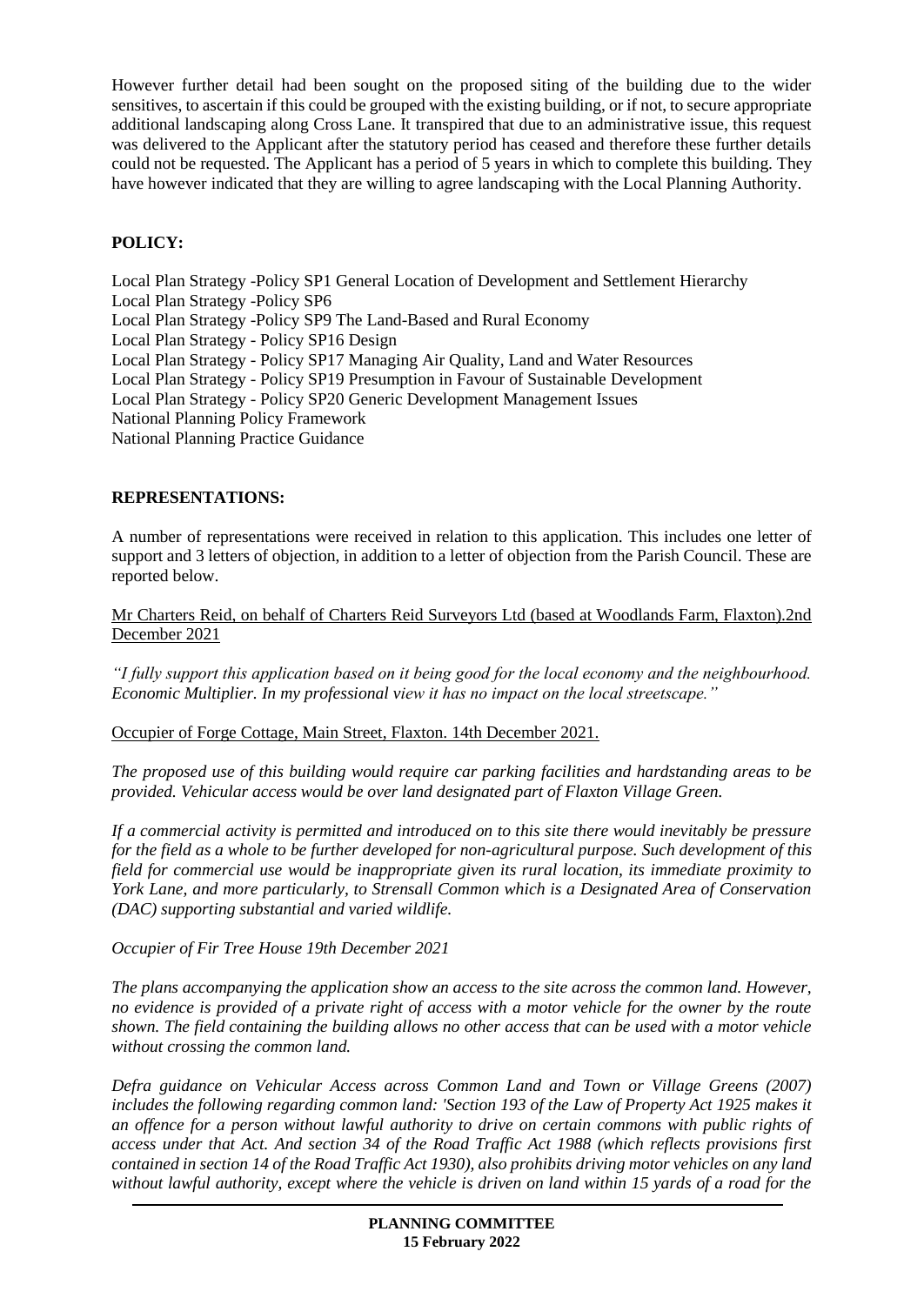*purpose of parking on that land.'*

*The Flaxton Green Gait owners have been determined to be both the registered commoners and the owners of the common land, but as they own it in undivided shares, the registered legal owner is the Public Trustee. Thus it would be unlawful for anyone without lawful authority given by the Public Trustee to pass across the common land to enter the site, unless they could demonstrate that a prescriptive personal right had been established by over 20 years of continual use without permission. Any grant of planning permission for this development with the inclusion of parking spaces on the site is tantamount to encouraging unlawful activities.*

*Although the Road Traffic Act 1988 would not prohibit parking on the common land within 15 yards of the road, that is no defence to the offence of trespass or interference with the rights of the commoners, and gives no right to disturb the surface, deposit materials, fence or otherwise restrict public access on foot across the common land. There are concerns expressed in the village that obstruction of the common land has caused people to walk in the road and there are now several instances of damage to the common land in Flaxton occasioned by vehicles parking or running across the common land illegally.* 

*The Highway Authority Recommendation noted that no widening of the access is likely to be permitted due to its being Registered common land, but a suitable shoulder should be strengthened adjacent to the carriageway. However, these works would be regarded as restricted works under S.38 0of the Commons Act 2006 and therefore require the consent of The Planning Inspectorate. Similarly, the digging of trenches for the installation of water and electricity services for the building* 

*would also require permission from the landowners and commoners and consent from The Planning Inspectorate.*

Occupier of Fir Tree House 20th December 2021 (additional)

*Thank you for acknowledging this. You have previously asked about the basis of my objection. In this case I responded as a 'neighbour' in that I am one of the Green Gait Owners, who are both beneficial owners of the common land and a commoner, whose rights could be infringed as a consequence of the development.*

## Occupier of Kiora House, Main Street, Flaxton 20th December 2021

*I object to this application. This application smacks to me of development by the back door.*

## The Parish Council responded to note:

*This application relates to change of use of a building that is already present on site to offices. It is described as a 'Change of use of (Agricultural) barn to Office and alterations adding 4 windows, rear door, and installation of packaged treatment plant.' However, the building does not appear to have been erected lawfully, as its erection did not comply with the Schedule of Conditions set by the Inspector in the Appeal Decision on APP/Y2736/A/12/2187916.*

*The Schedule of Conditions attached to the granting of the appeal were not complied with by the appellant. In particular:*

*Condition 4. Development shall not begin until details of the surfacing of the junction between the access and the highway have been submitted to and approved in writing by the local planning authority. Development shall be carried out in accordance with the approved details prior to the occupation or use of building hereby approved.* 

*Comment - This related to the Highway Authority Recommendation about changes to the access to the site and parking spaces, along with an informative that as the proposals affect Registered Common Land that no works should be carried out until such time as consent has been granted (by The Planning Inspectorate).*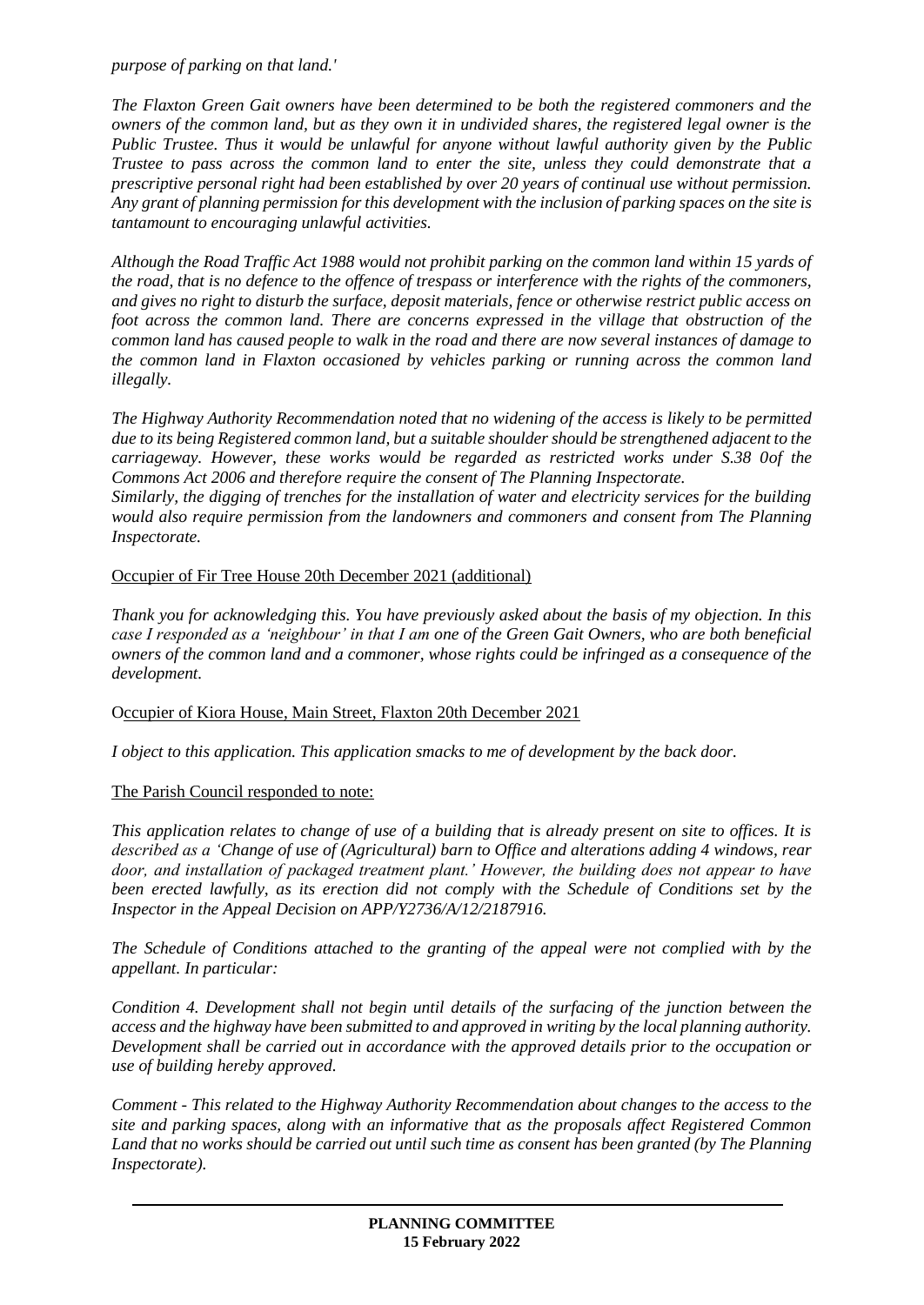*Condition 5. Prior to the occupation or use of the building hereby approved the existing storage containers situated within the site shall be permanently removed from the site.*

*Comment – The storage containers were not removed from site until 2021 but there is no evidence that the building was ever occupied or used for agricultural purposes.* 

*Condition 6. The building hereby approved shall not be occupied or used until space has been laid out within the site in accordance with drawing No GW5 for vehicles to turn so that they may enter and leave the site in forward gear and that area shall not thereafter be used for any purpose other than the turning of vehicles.*

*Comment – A storage container in the space identified in drawing GW5 prevented vehicles from entering and leaving the site in forward gear. The same would apply if 6 vehicles were to be parked in this space.* 

*Conclusion - Since this building was constructed unlawfully and never brought into agricultural use, the application for change of use should not be allowed.*

*Since the agricultural building was constructed, a large-scale campsite has been opened on the opposite side of York Lane at Flaxton Meadows. The campsite is accessed by caravans, motorhomes, and other vehicles along a single-track. Vehicles entering and leaving the applicant's building would create an extra hazard along this stretch of busy, unrestricted speed road, which is used as a 'rat run' for local vehicles and also for drivers avoiding traffic issues on the single carriageway section of the nearby A64 that runs parallel to York Lane.*

## **APPRAISAL**

The main considerations within the determination of this application are:

i. The Principle of Development ii. Character, Form and Landscaping iii. Impact upon Amenity iv. Access and Highway Safety v. Other matters, including consultation responses.

i. The Principle of Development

Planning law requires that applications for planning permission must be determined in accordance with the development plan, unless material considerations indicate otherwise. Paragraph 2 of the National Planning Policy Framework (NPPF) states:

*'Planning law requires that applications for planning permission be determined in accordance with the development plan, unless material considerations indicate otherwise. The National Planning Policy Framework must be taken into account in preparing the development plan, and is a material consideration in planning decisions. Planning policies and decisions must also reflect relevant international obligations and statutory requirements.'*

The Aspirations and Strategy Section of the Ryedale Plan, Local Plan Strategy notes support within the Wider Open Countryside for *"economic diversification that complements the character of the landscape and surrounding activity."*

Policy SP1 (General Location of Development and Settlement Hierarchy) of the of the Ryedale Plan, Local Plan Strategy notes that in all other villages, hamlets and in the open countryside development will be restricted to that *'which is necessary to support a sustainable, vibrant and healthy rural economy and communities.*

Policy SP6 (Delivery and Distribution of Employment Land/Premises) of the Ryedale Plan, Local Plan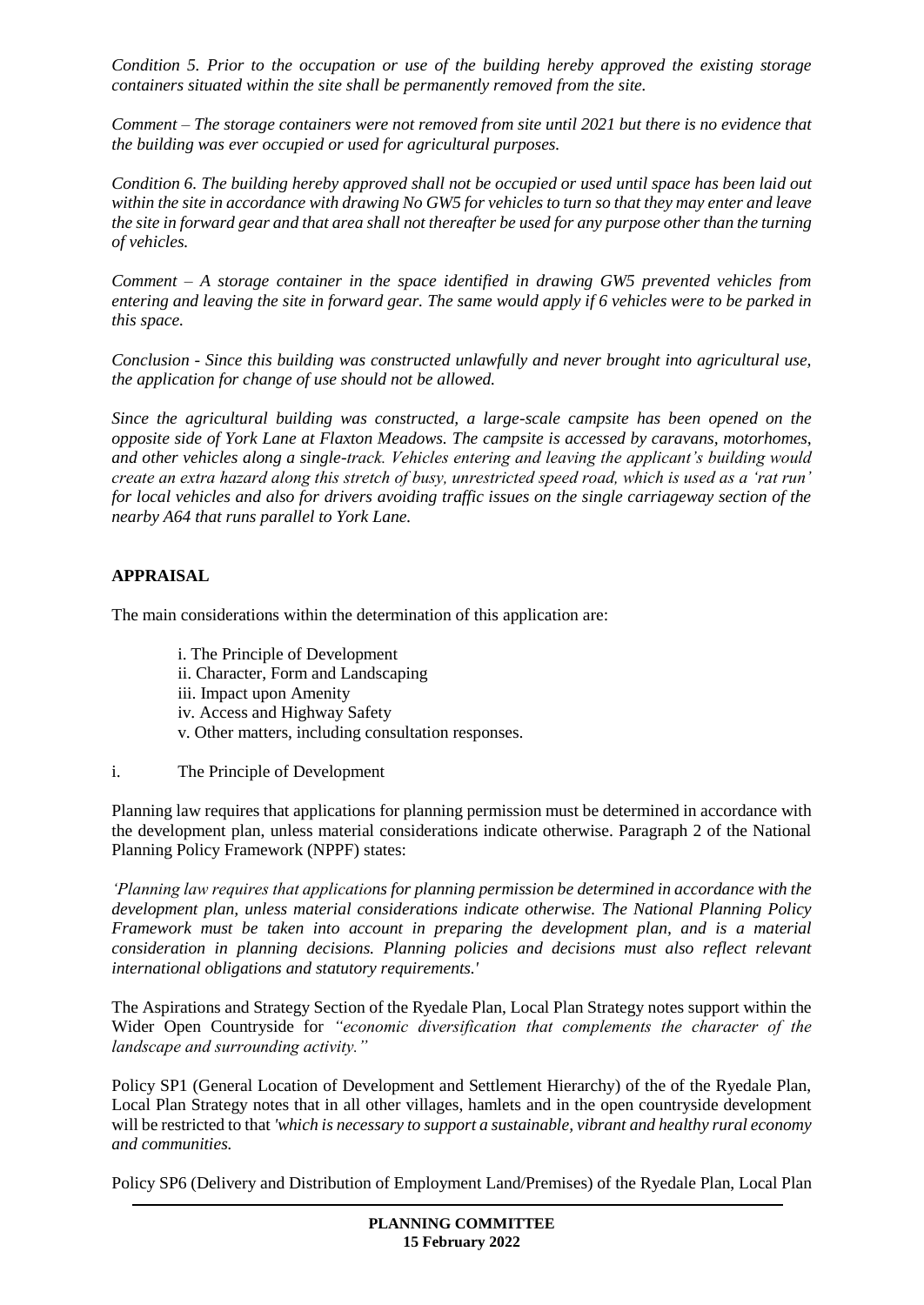Strategy notes support for *"small scale conversion of existing buildings or provision of new buildings to support appropriate rural economic activity in line with the provisions of SP9."* 

Policy SP9 (The Land Based and Rural Economy) of the Ryedale Plan - Local Plan Strategy is supportive of appropriate farm and rural diversification activity including innovative approaches and the conversion of existing buildings and provision of new buildings to support appropriate small-scale rural economic activity in line with Policy SP6

Furthermore the National Planning Policy Framework within Paragraph 84 notes that planning policies and decisions should

*a) the sustainable growth and expansion of all types of business in rural areas, both through conversion of existing buildings and well-designed new buildings; b) the development and diversification of agricultural and other land-based rural businesses;*

Paragraph 85 of the NPPF continues to note *"Planning policies and decisions should recognise that sites to meet local business and community needs in rural areas may have to be found adjacent to or beyond existing settlements, and in locations that are not well served by public transport. In these circumstances it will be important to ensure that development is sensitive to its surroundings, does not have an unacceptable impact on local roads and exploits any opportunities to make a location more sustainable (for example by improving the scope for access on foot, by cycling or by public transport). The use of previously developed land, and sites that are physically well-related to existing settlements, should be encouraged where suitable opportunities exist."*

The supporting statement notes that *"York Lane Farm is a registered agricultural holding of 26 acres and lays to the West of Flaxton, adjacent to the City of York's boundary. The barn was constructed in 2014 and has been in agricultural use since then. However following a change of ownership the holding now produces hay, mainly for the equestrian market. Hay is harvested by a contract farmer who has the large equipment necessary, and so the applicant is looking to generate additional income from the building"…"The applicant researched alternative uses for the barn and discovered there is demand for out of town office space in the locality. Rural locations offer more attractive settings and promote the well-being of users. They also provide better value and amenity for some, including professionals such as surveyors and architects. This low impact proposal to convert the building to an open-plan office will result in approx 1,500 sq ft of office space."*

Additional supporting information received on the 16th January 2022 noted:

*The proposal is strongly supported by the policies in the Local Plan and NPPF when taken as a whole, and the benefits may carry substantial weight, including :*

*- Provide substantial income to the agricultural enterprise making it more sustainable*

*- Provide local employment opportunities, which in turn can increase local wage levels, retain and attract young people(reducing 'brain drain'), increase skills and prosperity, and support the ability to live and work in Ryedale.*

*- Create a local workspace that can promote the wellbeing of users, add to the supply of workspaces available locally, perhaps for knowledge based workers or technology startups and diversify the economic mix to reduce dependence on vulnerable sectors*

*- Given its position the site is well-placed to create links with York and it's economy*

*In summary, it would be difficult to deliver on policies that encourage to reuse of rural buildings and the development of rural businesses without having a visual impact. This proposal would fit in well given the site has been judged by the Planning Inspectorate to not be 'unacceptably prominent or isolated', and the surrounding uses. The benefits from this proposal outweigh any impacts and so the proposal is considered to be acceptable."*

It is highlighted (as detailed in the history section above) that the application site would benefit from permitted development rights for a new building applied for via an agricultural notification, which would provide storage for hay. Justification was given that this current building would not incorporate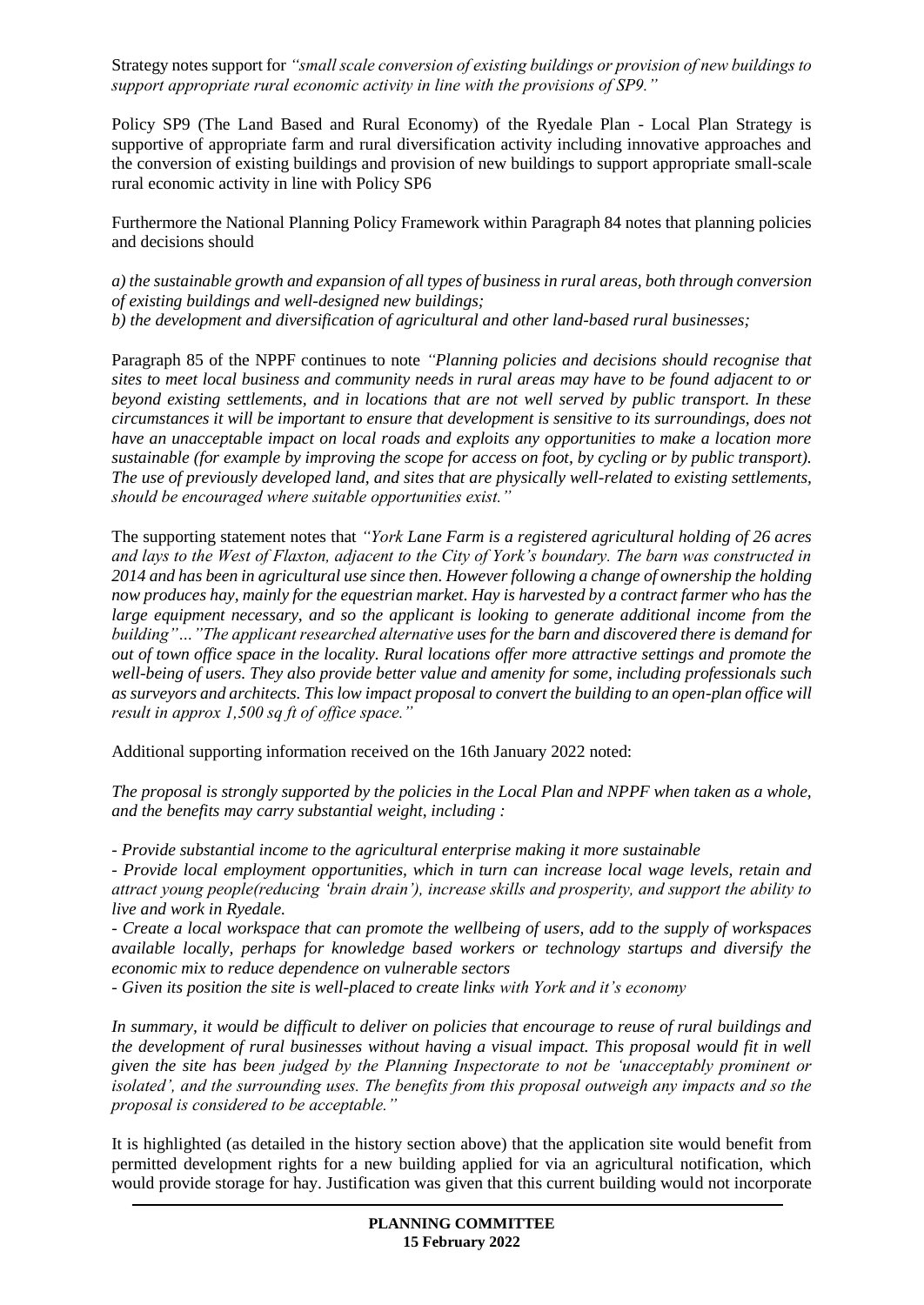the necessary ventilation for such a use and collection of hay from the site would be better managed from the new building along Cross Lane.

It is therefore acknowledged that the Applicant has indicated that this present building would consequently be underused/redundant. It is noted that if this current scheme was approved, this would take some land out of agricultural use, however this relates to a relatively small proportion of the wider overall land holding.

In many locations within the District, the Local Planning Authority can offer support for the reuse of existing agricultural buildings under Policy SP6 and SP9. This is particularly the case when a building is of traditional form, design and materials, and its reuse would help to secure the retention of a building reflective of the agricultural heritage and vernacular of the district. However, in principle, for a use such as office space, a building being of modern construction would not however preclude support for its conversion.

This proposal could potentially be in accordance with the requirements of Policy SP6 and SP9 where it offers support the conversion of existing buildings, however it is noted that this is on the basis that it is support for 'appropriate' rural development. What is currently proposed is considered to be speculative development rather than for a specific business or business type and there is no information that any future business would accord with the policy requirement for "appropriate" small scale rural activity. This would be a generous level of office space that once approved, could be occupied by any business type or range of businesses. In addition, the nature of the office use is unclear in whether this relates to one business, many businesses or hot desking. The Planning Application Form notes in Section 18 that there are 3 full time and 1 part time employees proposed, but this is not expanded upon within the Planning Statement and as no specific business has been put forward at this stage this is taken to be indicative. However, if approved, given the available floor space, the intensity of use and number of staff that could be accommodated within the site could range from an individual to a large number of persons commuting to the site. It is considered that if this were approved, the intensity of use could not be reasonably controlled by planning condition.

It is acknowledged that there would be some economic benefit to this proposed development and in the reuse of a redundant/underused building creating an income stream for the farming enterprise. However there has been no clear evidence submitted to confirm on the level of demand/interest for this type of development. It is therefore not considered appropriate to attach significant weight to this in the planning balance. It is noted that if there a more significant level of detail, this may not in itself be sufficient to overcome other concerns outlined within this report.

Officers also have concerns with the location of the development in terms of sustainability in relation to Policy SP1, as the site is not served by any public transport links, nor does it have amenities for office workers nearby. This would not align with the aims and spirit of the Ryedale Plan, Local Plan Strategy, whilst it is noted that the NPPF does not consider this a specific barrier, as highlighted in Paragraph 2 of the NPPF, decisions must be undertaken in accordance with the development plan. The sustainability of a site is frequently a consideration when assessing the conversion of more isolated rural buildings, that will be factored into the planning balance. It is not considered in this site specific situation that there are significant benefits to this proposal that would help to outweigh this potential discordance with Policy SP1.

Fundamentally, the Aspirations and Strategy Section of the Ryedale Plan, Local Plan Strategy which as highlighted above notes support within the Wider Open Countryside for *"economic diversification that complements the character of the landscape and surrounding activity"* and this is given significant weight, This wider consideration of the proposal in terms of form and impact upon landscape character and the sensitives of its surroundings will be assessed in the section below.

The points raised by the Parish Council in relation to compliance with Conditions 4, 5 and 6 of the 2012 permission are noted and their view that the building was constructed unlawfully, which is a basis on which they contend the change of use should not be allowed.

The site is now under new ownership. It is noted that Conditions 5 and 6 have now been complied with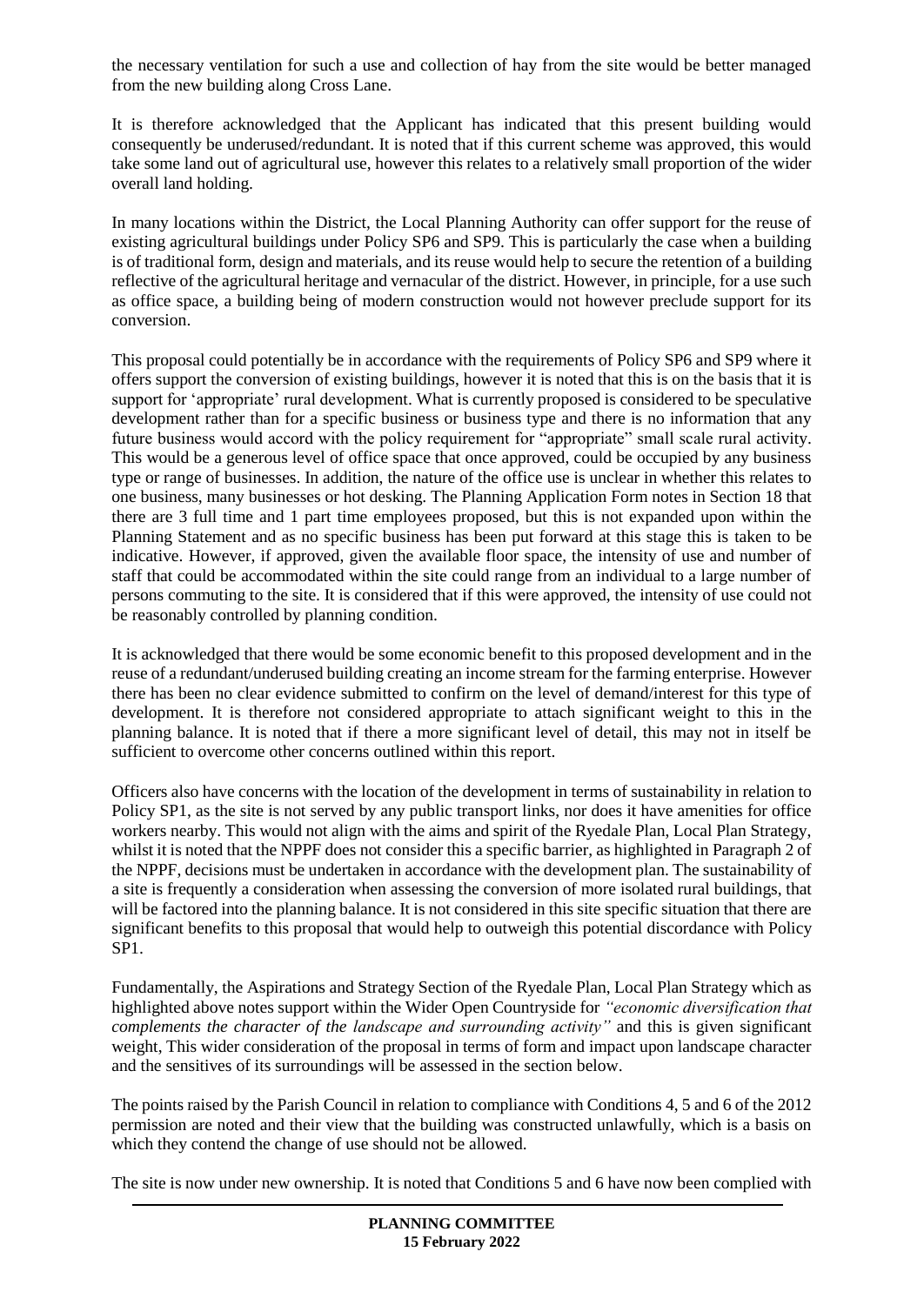and although this was not prior to the occupation of the building, no enforcement action is considered appropriate at this stage. Condition 4 of this permission related to improvements to the access and surfacing, whilst not specifically discharged through the submission of a discharge of conditions application does appear to have been further discussed with the Highways Authority at the time. The current Highways Officer dealing with the site reported to the Case Officer that it appeared their view at the time was that the Highway Authority could not insist on this common land being hard surfaced as it fell outside of their jurisdiction.

A further check will be made with the Council's Enforcement Officer and any update on this condition compliance will be reported to Members. It is considered unlikely however that Officers would take the position that this building did not have a lawful agricultural use. The Applicant in response to these points raised by the Parish Council has provided case law which highlights that existing alleged breaches of planning control relevant to a planning application are not material planning considerations in a planning judgement.

ii. Character, Form and Landscaping

In addition to the policies highlighted above, the following additional policies are considered relevant:

Policy SP13 of the Ryedale Plan - Local Plan Strategy requires that development proposals should contribute to the protection and enhancement of distinctive elements of landscape character that are the result of historical and cultural influences, natural features and aesthetic qualities including:

- *The distribution and form of settlements and buildings in their landscape setting*
- *The ambience of the area, including nocturnal character, level and type of activity and tranquillity, sense of enclosure/exposure*

Policy SP16 of the Ryedale Plan - Local Plan Strategy states that 'Development proposals will be expected to create high quality durable places that are accessible, well integrated with their surroundings and which:

- *Reinforce local distinctiveness*
- *Provide a well-connected public realm which is accessible and usable by all, safe and easily navigated*

Policy SP20 Generic Development Management Issues of the Ryedale Plan - Local Plan Strategy notes that

 *Proposed uses and activity will be compatible with the existing ambience of the immediate locality and the surrounding area and with neighbouring land uses and would not prejudice the continued operation of existing neighbouring land uses*

The site is situated within relatively flat land and incorporates some landscaping along the southern boundary along York Lane where the most direct views of the building could be gained from. At present, during the Officer's site visit in January, this landscaping directly to the south of the site was not in leaf and it appeared open. However, it is acknowledged that in the Planning Statement, the Applicant notes they proposed further landscaping, details to be agreed with the Council.

The Planning Statement contents *"it was previously established that the views of the site are filtered by the current landscaping, that it is physically and visually related to the group of buildings opposite and that it is not unacceptable prominent or isolated in the open countryside. "*

This relates to the view of the Planning Inspector who in the appeal decision for 12/00611/FUL made that assertion. The Inspector concluded in relation to what then a proposed new building *"However the appeal scheme would be sited close to a group of buildings situated on the opposite side of the road. The appeal scheme would physically and visually relate to these buildings rather than be perceived as a building erected in an isolated location within a field. The substantial group of trees to the north would*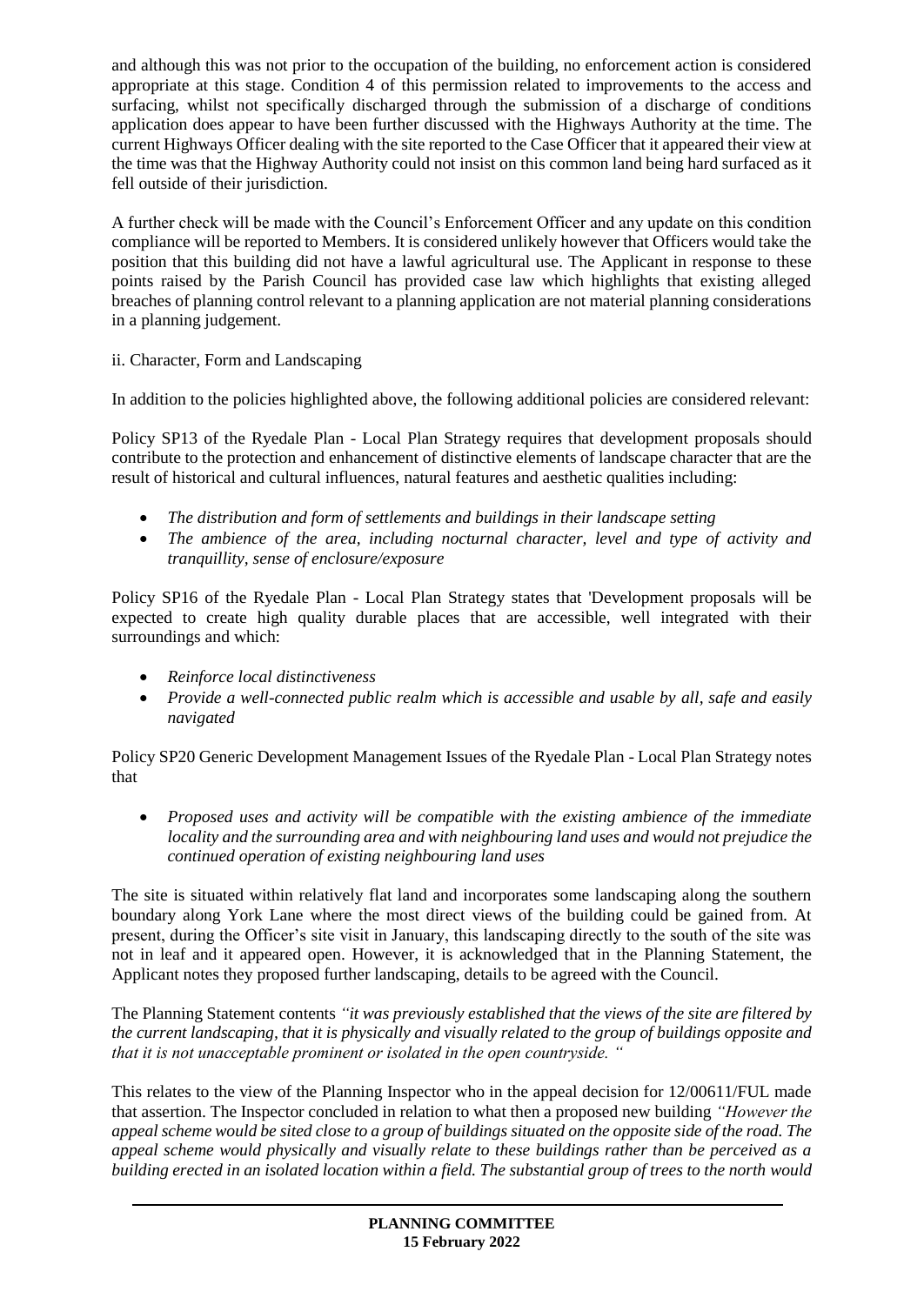*screen the view of the proposed building from this direction. The vegetation around and close to other field boundaries, including York Lane, would also filter views of the proposed building. Overall, by*  reason of siting the appeal scheme would not be an unacceptably prominent or isolated for of *development within the verdant countryside."* 

The Inspector also noted that the proposed development by virtue of its agricultural appearance would *"not unacceptably harm the character and appearance of the surrounding area."*

This is noted. Whilst the Local Planning Authority maintained fundamental concerns about the development approved under this previous scheme, the judgement of the Inspector was accepted. It is however recognised and highlighted that this judgement was for a modestly scaled agricultural storage building, to serve an identified agricultural storage need and this location, within the context of the wider agricultural land could therefore be justified. However, notwithstanding the Inspector's view, Officers maintain that this building does occupy an isolated position and that this is readily apparent now the building is in situ. It is noted that these buildings opposite the site to the south of York Road include residential properties well set back from the roadside and a holiday park development, behind which a sensitively located office building is located. These referenced developments are well set back from the roadside and are well landscaped, not appearing incongruous in the wider landscape. Officers are of the view that this building currently under consideration (the only to the north of York Road at this point) does not benefit from strong visual grouping with these highlighted existing developments in landscape terms from the most prominent view which is taken from York Lane itself, where the road bisects and separates the two areas. It is not considered that additional landscaping would serve to mitigate the identified harm in this specific location by virtue of the proposed development.

Officer consider that this proposed scheme, although it would involve relatively limited physical alterations to the building, would relate to potentially harmful impacts upon the character of the locality and landscape character, by virtue of the proposed change of use of the building and consequential alterations to the character of the site that this would entail and how this site would then be used. The conversion of disused agricultural buildings is not specifically ruled out for new office space in policy terms, however this precise location and context, within an agricultural setting in a broadly undeveloped field, adjoining Strensall Common on the western side of York Lane, is a generally undeveloped naturalist landscape.

The proposed change of use to office space is in the view of Officers, likely to lead to the quasi 'industrialisation' of this area, at odds with and this would result in harmful visual impact in terms of the immediate and wider landscape character, creating an anomalous and incongruous appearance.

Whilst limited physical works may be needed to the building itself, this would undoubtedly require and lead to a level of associated development/activity that cannot be fully controlled by the Local Planning Authority, ie. lighting, bins, signage, increased car parking and levels of visits to and from the site that would serve to urbanise the character of this rural setting in what is a visually prominent and sensitive location.

The Agent in an email dated 16th January noted "*The existing site is currently used for parking vehicles. The proposal will bring improvements from removal of farming paraphernalia. Additional landscaping is suggested to further shield views of the site."* Whilst there was only one small trailer on site during the Officer's site visit, it is acknowledged that there would be a lawful right to store items associated with agriculture externally. However, critically, Officer would not considered this to be at odds with the lawful site use or likely to detract from the character of the locality. This is therefore in Officer's view, not a basis on which to justify the proposed change of use.

It is considered that this proposed change of use would have consequentially adverse impacts upon the ambience and character of the area and additionally, that this change of use wouldn't reinforce the local distinctiveness of this prominent agricultural setting and the building that was only considered acceptable to serve the justified agricultural need at the time.

It is Officers view that this proposed new office development should be located in a more suitable, less sensitive location and that the proposed development by virtue of its urbanising effect of a low key,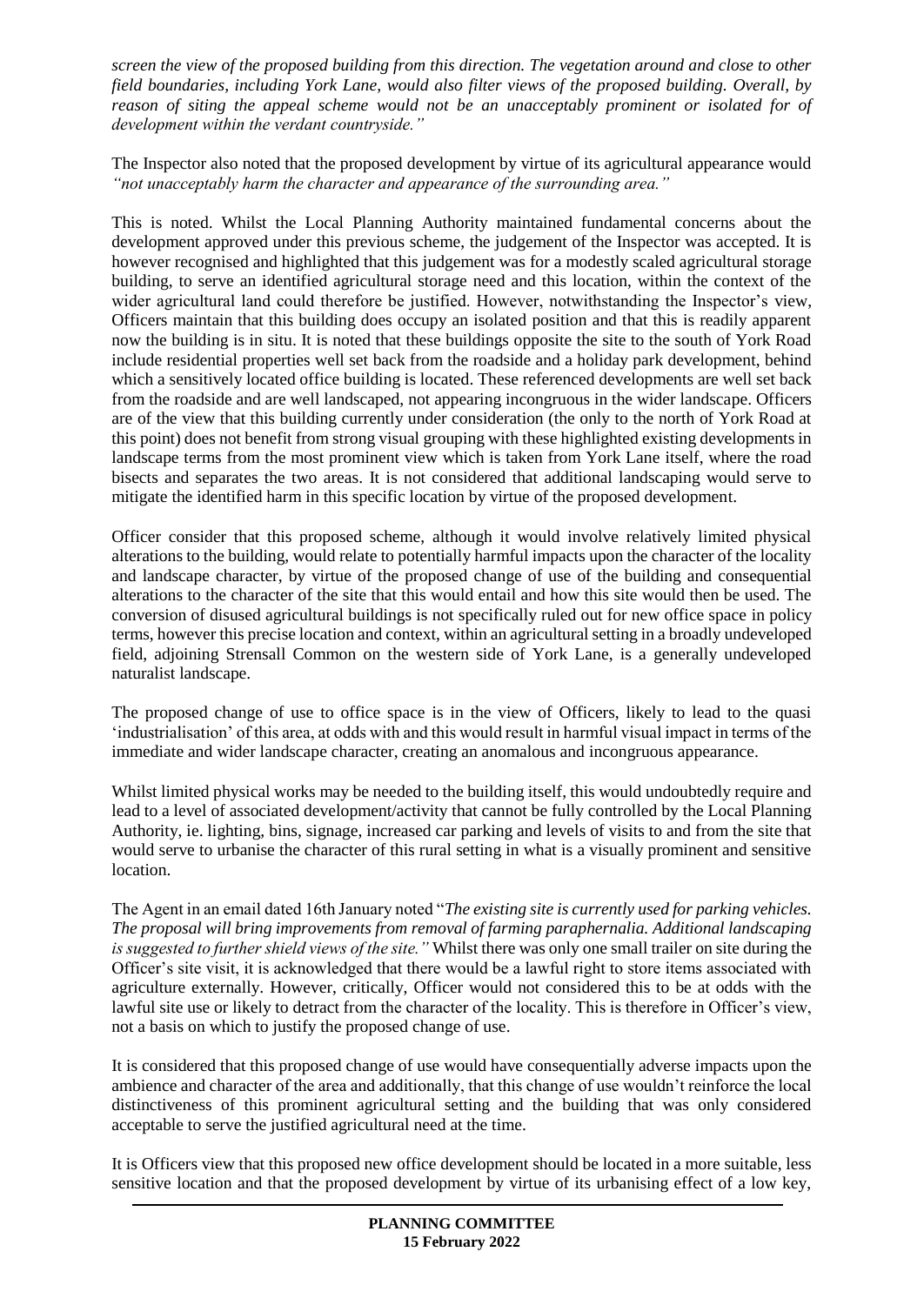modest agricultural building within a broadly undeveloped agricultural land abutting Strensall Common would have harmful impacts upon the character and ambience of the locality in discordance with the highlighted elements of Policies SP1, SP13, SP16 and SP20 of the Ryedale Plan - Local Plan Strategy.

## iii. Impact upon Residential Amenity

This proposed change of use would be located at a sufficient distance from neighbouring properties so that it would not cause a material impact upon residential amenity. Should this be recommended for proposal, a condition relating to hours of occupancy could be recommended in line with those recommended in the application form, between 7am and 7pm Monday to Sunday.

# iv. Access and Highway Safety

North Yorkshire Highways had provided formal comments and a recommended condition on this scheme in a consultation response dated 20th January 2022. This relates to parking provision within the site, which was considered to be of an acceptable level for the proposed use.

It was noted that the access to the site would be undertaken over common land which is currently treated with loose stone. It was acknowledged by North Yorkshire Highways that although Condition 4 of 12/00661/FUL does not appear to have been formally discharged, discussions had been ongoing in relation to this previously. The Highways Officer reviewed previous files pertaining to the site and noted: *"The applicant is correct regarding the access, we were unsuccessful previously in getting a tarmacked surface due to the verge being Common Land"*

Further discussions were undertaken with NYCC to seek if there were any concerns about highways impacts as a result of the potentially increased use of the existing access. At a neighbouring site 20/00598/MFUL in a similar situation, a condition was recommended to install kerbing on the highway, to lessen the likelihood of stones being dragged of the site as Highways would have no jurisdiction over the surfacing of this access. It is noted that at this site, there is already however kerbing on the highway.

On the advice of the Highways Officer, the Case Officer sought confirmation from the Applicant if there were any measures they intended to put *"in place on this area of land to limit this if permission were granted? I wonder if some limited compaction/mixing of finer materials could be undertaken – bearing in mind whether this may or may not require specific permissions relating to common land."* The Applicant responded to note in an email dated 3rd February 2022 "*In relation to the loose stones, these tend to compact naturally over time. The access was recently re-surfaced so they are fairly loose right now. Before resurfacing it was compacted with very little loose. You can't lay any solid surfacing without specific permission relating to common land, it must be loose stone, but I'd be open to laying finer/smaller stone if you think that would help."*

The Highways Officer was advised of this and at the time of writing, has asked for no further condition beyond that originally recommended. He did however note that if this were to be approved, even notwithstanding there being no specific planning condition relating to this, the Applicant would have a duty under the Highways Act to prevent hazards on the highway and the Highway Authority would be prepared to take enforcement action if necessary. If this were to be approved, this requirement for compliance under the Highways Act would be noted by way of a Planning Informative.

Accordance with the requirement of legislation pertaining to common land would not be a matter in which the Local Planning Authority could become specifically involved in and if permission was granted, the Applicant would have to satisfy themselves that could comply with this and hold any relevant separate permissions.

v. Other Matters, including consultation responses

North Yorkshire Ecology confirmed in their consultation response dated 29th November 2021: *"If this is a modern, steelframed building with sheet cladding, the likelihood of protected species being present is low and no protected species surveys are required.*